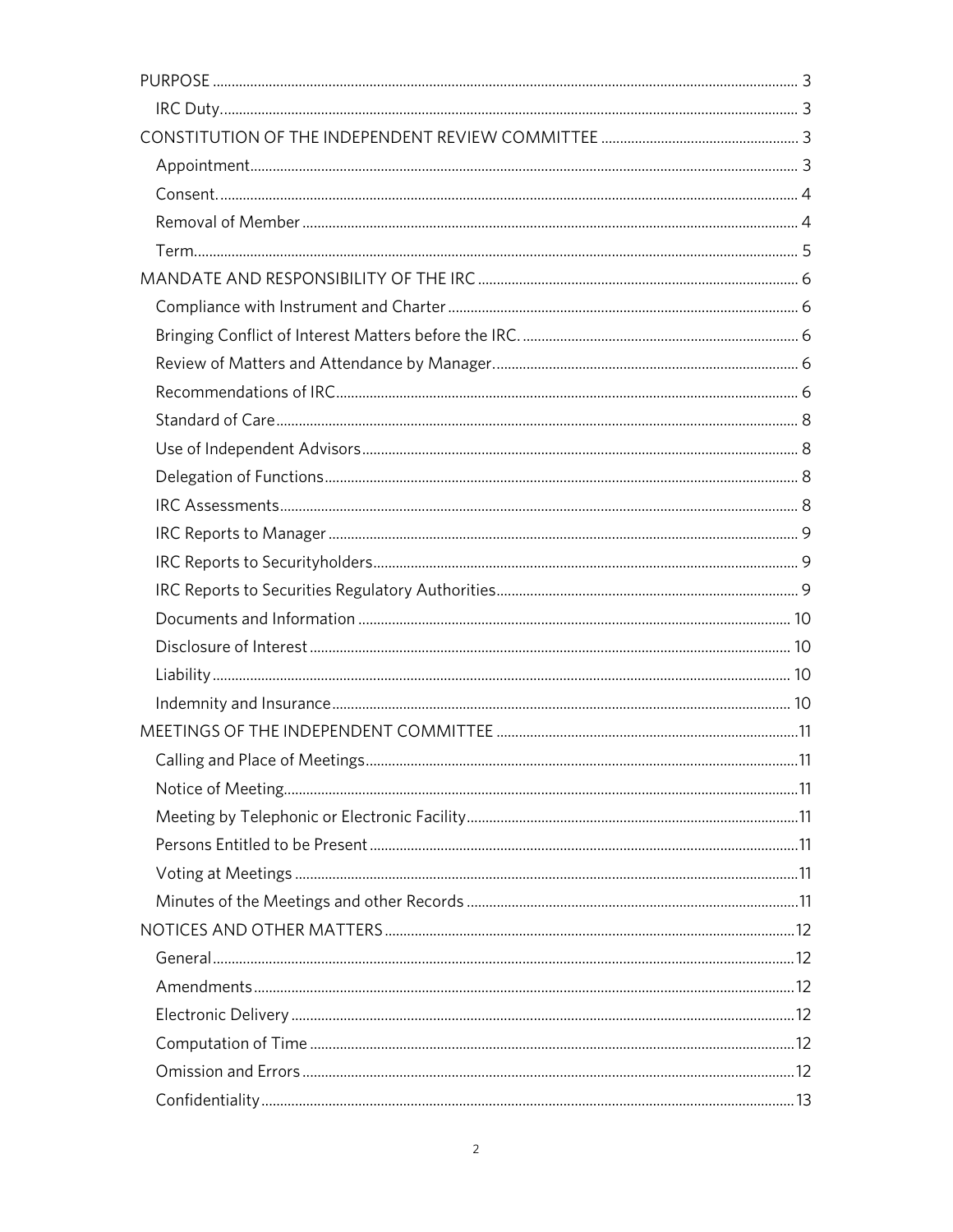<span id="page-2-1"></span><span id="page-2-0"></span>

| AMFNDMFNTS |  |
|------------|--|

# 1. PURPOSE

# 1.1 IRC Duty

Each member of the Independent Review Committee ("IRC") of the investment funds (as defined in the Securities Act (Ontario)) that are managed by CIBC Asset Management Inc. and Canadian Imperial Bank of Commerce (each, the "Manager") has a duty to review conflict of interest matters referred to the IRC by the Manager and to provide a recommendation, or, where required, an approval to the Manager relating to such matters. The IRC is created in accordance with National Instrument 81-107 – Independent Review Committee for Investment Funds ("NI 81-107"). In addition, the IRC has agreed to consider whether it will provide a recommendation, approval or advice in respect of other matters referred to the IRC by the Manager, including matters that require independent review committee review or approval pursuant to regulatory relief.

# <span id="page-2-2"></span>2. CONSTITUTION OF THE INDEPENDENT REVIEW COMMITTEE

# 2.1 Number and Quorum

The size of the IRC shall be determined from time to time by the Manager, but shall in any event be comprised of not fewer than three members. The Manager shall seek the input of the Chair of the IRC prior to changing the size of the IRC. Three members shall constitute a quorum for the transaction of business at any meeting of the IRC where the IRC is comprised of three members. If the IRC is comprised of more than three members, the quorum shall be the majority of IRC members.

### 2.2 Qualification

No person shall be qualified to be a member of the IRC if that person is less than eighteen years of age, is of unsound mind and has been so found by a court in Canada or elsewhere, is not an individual or has the status of a bankrupt.

### 2.3 Independence

Each member of the IRC must be independent of the Manager, any investment fund managed by the Manager or any entity related to the Manager. A member of the IRC is considered independent only where the IRC and the Manager affirmatively determine that the member has no material relationship with the Manager, the investment funds managed by the Manager, or an entity related to the Manager. A material relationship is a relationship that could reasonably be perceived to interfere with the member's judgment regarding a conflict of interest matter. A material relationship may include an ownership, commercial, charitable, industrial, banking, consulting, legal, accounting or familial relationship. The IRC, in consultation with the Manager, shall make a determination concerning the independence of each member each year in accordance with Section 3.11 of this Charter and of a new member at the time such new member is appointed to the IRC.

### <span id="page-2-3"></span>2.4 Appointment

The Manager has appointed the initial members of the IRC and the IRC shall appoint subsequent members of the IRC, including to fill vacancies as referred to in Section 2.6 of this Charter. In filling a vacancy on the IRC, appointing a new member or reappointing a member, the IRC shall consider the Manager's recommendations, if any. Subject to Section 2.9 of this Charter, a member whose term has expired, or will soon expire, may be reappointed by the other members of the IRC. Before the IRC appoints a member of the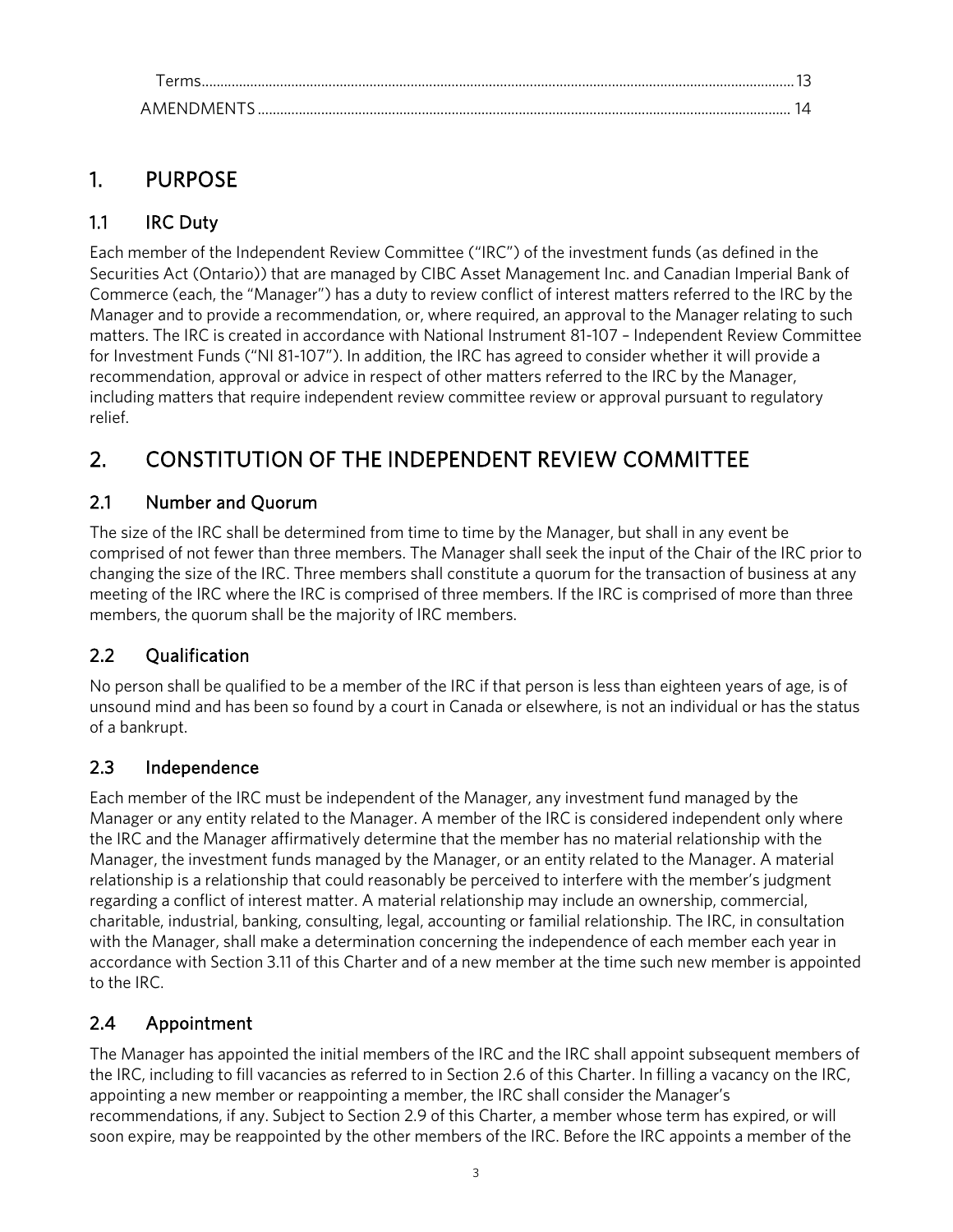IRC, it must consider (a) the competencies and skills the IRC, as a whole, should possess, (b) the competencies and skills of each other member of the IRC, and (c) the competencies and skills the prospective member would bring to the IRC. If, for any reason, the IRC has no members, the Manager shall appoint a member to fill each vacancy.

### <span id="page-3-0"></span>2.5 Consent

Upon first acting as a member of the IRC, every member appointed in accordance with Section 2.4 shall be deemed to have consented to (a) acting as a member of the IRC on the terms and conditions set out herein, and (b) the public disclosure of the existence of the IRC, the names and cities of residence of its members, the matters reviewed by the IRC, the recommendations of the IRC, the compensation and expenses of the members of the IRC, and any other matter that is required to be disclosed pursuant to the terms of applicable securities legislation and rules or any decision made by securities regulatory authorities in one or more jurisdictions in Canada(the "Securities Regulatory Authorities"); provided that the members of the IRC, acting reasonably and promptly following a request, shall be entitled to review and require changes to the text of any disclosure of its duties or its recommendations.

# 2.6 Vacation of Office

A member of the IRC shall cease to hold office in respect of an investment fund managed by the Manager:

- a) if the member dies, resigns by a written resignation received by the Manager or is removed from office in accordance with Section 2.8,
- b) upon (i) a termination of the investment funds managed by the Manager, (ii) a change in manager (unless the new manager is an affiliate of the former Manager), or (iii) a change in control of the Manager,
- c) if the member is no longer independent within the meaning set out in Section 2.3 of this Charter and the cause of the member's non-independence is not temporary for which the member can recuse himself or herself,
- d) upon employment or other engagement of the member with a competitor of the Manager, an investment fund managed by a competitor of the Manager, or an affiliate of either, unless the Manager has given its prior written consent,
- e) upon the member accepting a position on the independent review committee or board of an investment fund, a manager of an investment fund unrelated to the Manager, or an affiliate of either, unless the Manager has given its prior written consent, such consent not to be unreasonably withheld, or
- f) if the member is of unsound mind as determined by a court in Canada or elsewhere, bankrupt, prohibited from acting as a director or officer of any issuer in Canada, subject to any penalties or sanctions made by a court relating to provincial and territorial securities legislation or a party to a settlement agreement with a provincial or territorial securities regulatory authority.

The IRC shall fill a vacancy on the IRC as soon as practicable.

# 2.7 Resignations

Unless otherwise agreed to by the Manager and a majority of the other members of the IRC, a member of the IRC shall resign from the IRC upon: becoming aware that personal circumstances may have an adverse impact on the reputation of the Manager, a material change in employment that may have an adverse effect on the member's contribution or effectiveness on the IRC or accepting a directorship with a financial institution or a company in which there could be a material conflict of interest with the Manager.

# <span id="page-3-1"></span>2.8 Removal of Member

A member or members of the IRC may be removed from office by a majority vote of the other members of the IRC, including in the circumstances described in Section 3.1, or by a majority vote of the securityholders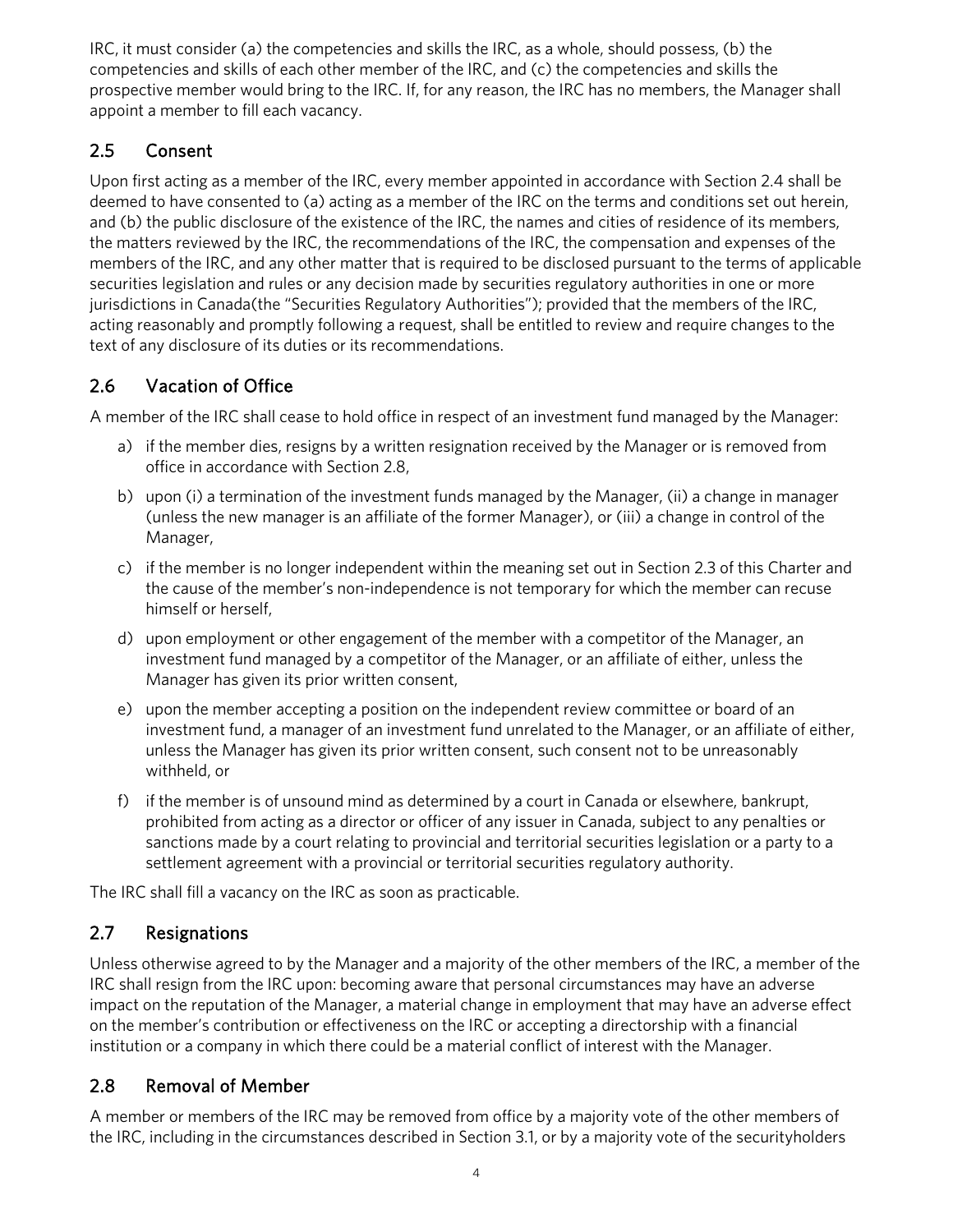at a special meeting called for that purpose by the Manager at any time, with or without cause, by instrument in writing delivered to such member or members specifying the effective date of such removal. If the Manager recommends to the IRC that it remove a member, the IRC shall consider the Manager's recommendation, although the final determination is in the discretion of the IRC. The Manager may, in exceptional circumstances, apply to the Securities Regulatory Authorities for an exemption to permit the Manager to remove a member of the IRC or the entire IRC.

# <span id="page-4-0"></span>2.9 Term

The term of office of a member or Chair of the IRC shall be no more than three years and no less than one year, and shall be set by the Manager or the IRC, as the case may be, at the time such member is appointed. A member or Chair may not be reappointed for a term of office that, if served, would result in the member serving on the IRC for longer than six years unless the Manager agrees to such reappointment.

# 2.10 Chair

The Chair of the IRC shall be elected by the members of the IRC and upon the resignation, death, disqualification or removal of the current Chair. The members of the IRC shall take into account the Manager's recommendation when electing the Chair. The Chair must be a member of the IRC. The Chair is responsible for managing the mandate, responsibilities and functions of the IRC. The Chair's primary functions are to lead IRC meetings, facilitate the operations and deliberations of the IRC, foster communications among IRC members, and ensure the IRC carries out its responsibilities in a timely and effective manner. The Chair shall work with the secretary of the IRC and the Manager in setting agendas and meeting materials for IRC meetings, and shall be the IRC's primary contact with the Manager in preparing for meetings. On an ongoing basis, the Chair shall assess whether the IRC has appropriate administrative support, access to senior management of the Manager and access to outside advisers for the purpose of the IRC fulfilling its mandate.

# 2.11 Compensation

The Manager shall set the initial amount of compensation and expenses of the IRC, including on appointment of a new IRC under Section 3.3(5) of NI 81-107. After the initial compensation and expenses are set, the members of the IRC shall be entitled to receive such reasonable compensation and expenses for acting as members of the IRC as the IRC may from time to time stipulate. The IRC must consider the IRC's most recent assessment of its compensation and the Manager's recommendation of the amount and type of compensation and expenses in setting the compensation of IRC members. In the event the IRC disagrees with the Manager's recommendation, the IRC shall discuss the issue with the Manager in a good faith attempt to reach an agreement. In determining the appropriate level of compensation, the IRC must consider:

- a) the number, nature and complexity of the investment funds and the fund families for which the IRC acts;
- b) the nature and extent of the workload of each member of the IRC, including the commitment of time and energy that is expected from each member;
- c) industry best practices, including industry averages and surveys on IRC compensation; and
- d) the best interests of the investment funds for which the IRC acts.

### 2.12 Orientation and Continuing Education

The Manager and the IRC shall provide orientation consisting of educational or informational programs that enable a new IRC member to understand:

- a) the role of the IRC and its members collectively; and
- b) the role of the individual member, including the commitment of time and energy that is expected from the member.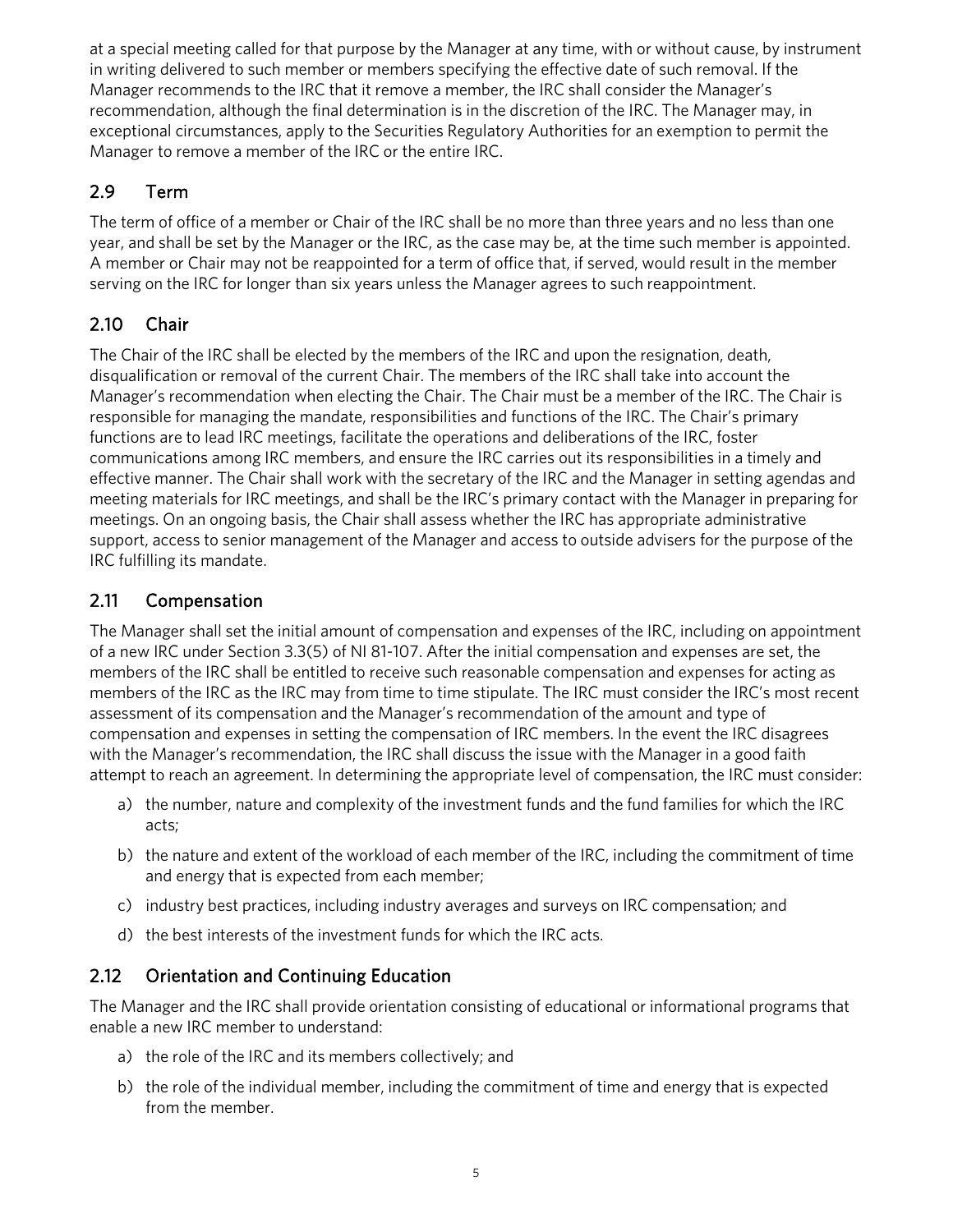The IRC may supplement such orientation, and any orientation provided by the Manager on the nature and operation of the Manager's and its investment funds' businesses, with such educational programs that it reasonably deems necessary or desirable. Each member of the IRC shall participate in orientation and continuing education programs provided by the Manager or the IRC.

# <span id="page-5-0"></span>3. MANDATE AND RESPONSIBILITY OF THE IRC

# <span id="page-5-1"></span>3.1 Compliance with Instrument and Charter

Each IRC member shall perform the functions mandated by and otherwise comply with NI 81-107, other applicable securities legislation, this Charter and any Code of Ethics or similar document adopted by the IRC. If an IRC member fails in a material way to comply with NI 81-107, other applicable securities legislation, this Charter or such Code of Ethics or similar document, a majority of the other members of the IRC may vote to remove the member.

# <span id="page-5-2"></span>3.2 Bringing Conflict of Interest Matters before the IRC

The IRC shall review conflict of interest matters that the Manager has identified and referred to the IRC, along with the Manager's proposed action. The IRC shall also review and provide input on the Manager's written policies and procedures to address conflict of interest matters and any changes to the Manager's policies and procedures relating to conflict of interest matters that the Manager provides to the IRC.

# 3.3 Bringing Other Matters before the IRC

In addition to the functions of the IRC prescribed by NI 81-107, elsewhere in securities legislation and in this Charter, the Manager and the IRC may agree that the IRC will perform additional functions. The IRC shall consider matters that require independent review committee review or approval pursuant to regulatory relief applicable to entities related to Canadian Imperial Bank of Commerce. The Manager shall determine what other questions or matters relating to the investment funds managed by the Manager to bring before the IRC, the nature and terms of reference with respect to the question or matter and whether the Manager is seeking approval or a recommendation by the IRC or general advice on the question or matter and the IRC shall determine whether or not to provide the approval, recommendation or general advice sought. In the event that the IRC performs additional functions pursuant to this Section 3.3, all provisions in this Charter shall apply, to the extent possible, unless otherwise agreed by the Manager and a majority of the IRC members. Subject to Sections 3.2 and 3.5, nothing in this Charter shall require or be deemed to require the Manager to bring any matter or question, whether of the same or different nature, to the IRC or to require the IRC to consider any matter or question.

### <span id="page-5-3"></span>3.4 Review of Matters and Attendance by Manager

The IRC must review and provide its decision under Section 3.5 or 3.6 of this Charter on a conflict of interest matter that the Manager refers to the IRC for review and must perform any other function required by securities legislation. The IRC has authority to choose whether to deliberate and decide on a matter in the absence of the Manager, any entity related to the Manager or any of their representatives. The IRC has no power, authority or responsibility over the Manager, or investment funds managed by it except as provided in this Section 3.4. The IRC has no obligation to identify conflict of interest matters that the Manager should bring before it, or to do anything else not expressly provided for in this Charter, NI 81-107 or elsewhere in securities legislation.

### <span id="page-5-4"></span>3.5 Recommendations of IRC

Subject to Section 3.6 of this Charter, the IRC shall in all cases make recommendations, stating a positive or negative response, to the Manager resulting from its review and assessment of a question or matter brought to the IRC as to whether, in the IRC's opinion after reasonable inquiry, the proposed action achieves a fair and reasonable result for the investment fund. The IRC shall not be entitled to require the Manager to act in a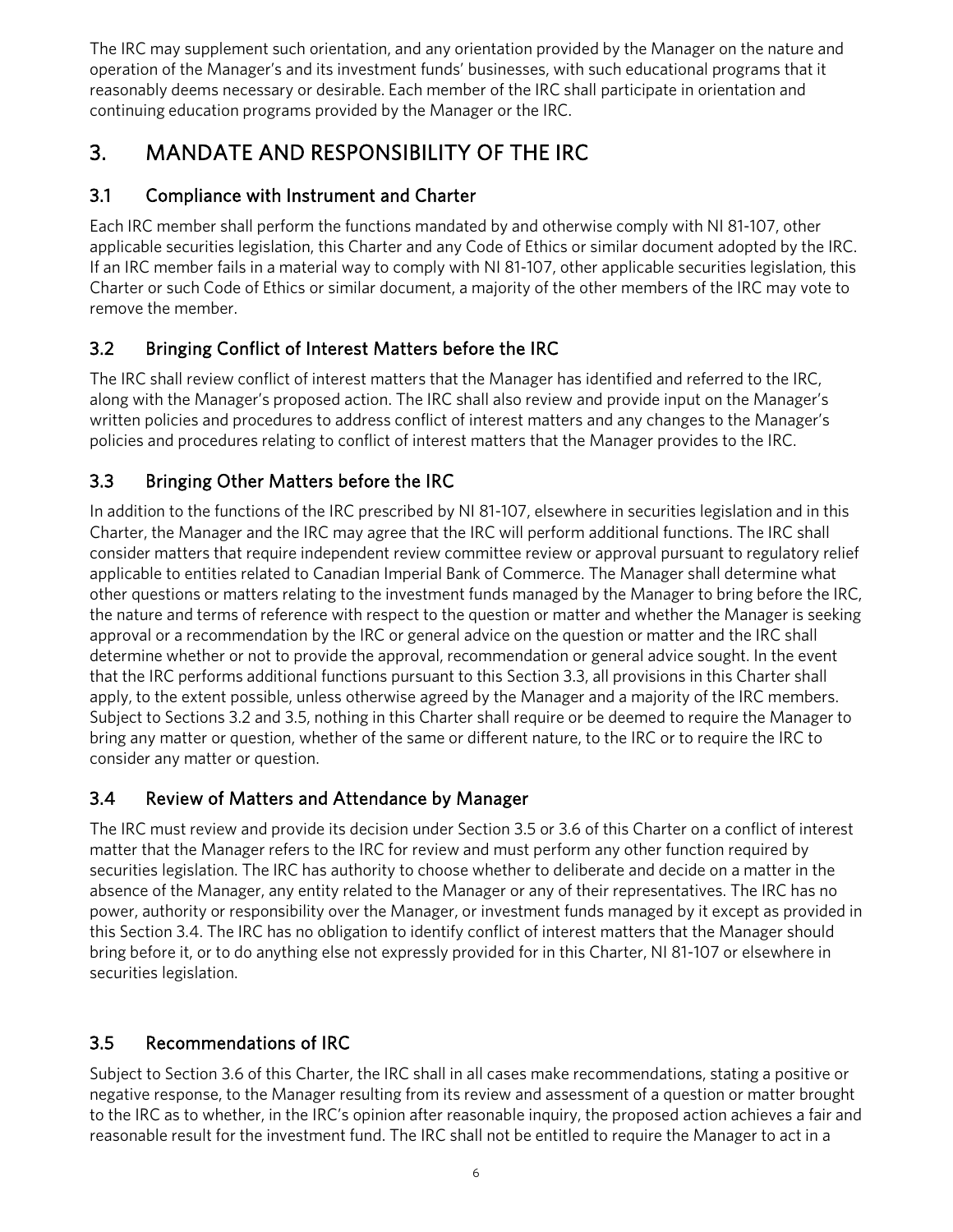manner consistent with its recommendations, or to refrain from acting in a manner inconsistent with its recommendations. The Manager shall be solely responsible for identifying conflict of interest matters and for complying with any requirement of applicable securities legislation, rules, decisions, orders or policies or the requirements of the Securities Regulatory Authorities, except for obligations of the IRC. If the Manager decides to proceed with an action in a conflict of interest matter that, in the opinion of the IRC after reasonable inquiry, does not achieve a fair and reasonable result for the investment fund, the IRC may determine that the proposed action is sufficiently important to require the Manager to notify securityholders of the investment fund of the Manager's decision in a manner set out in NI 81-107.

### 3.6 Matters Requiring IRC Approval

Where IRC approval is required for an action pursuant to NI 81-107 or National Instrument 81-102 ("NI 81- 102"), the IRC shall not approve the action unless it has determined, after reasonable inquiry, that the action:

- a) is proposed by the Manager free from any influence by an entity related to the Manager and without taking into account any consideration relevant to an entity related to the Manager;
- b) represents the business judgment of the Manager uninfluenced by considerations other than the best interests of the investment fund; and
- c) achieves a fair and reasonable result for the investment fund, provided that the action is performed by the Manager in compliance with all material aspects of the applicable sections of the Manager's policies and procedures relating to the action.

The IRC may request that the Manager provide, or arrange for another person acceptable to the IRC to provide, a report or certification to assist the IRC in the determination that the test set out in this section has been met. If the IRC is considering not approving a matter, the IRC may meet with the Manager to discuss alternative actions which may be satisfactory to both the Manager and the IRC.

#### 3.7 Standing Instructions

The IRC may provide the Manager with standing instructions with respect to any matter for which it is required to make a recommendation or for which its approval is required, including the Manager's policies and procedures relating to conflict of interest matters. For any action for which the IRC has provided a standing instruction, at least annually at the time of the annual assessment described in Section 3.11:

- a) the Manager must provide a written report to the IRC describing each instance that it acted in reliance on the standing instruction; and
- b) the IRC shall
	- i) review and assesses the adequacy and effectiveness of the Manager's written policies and procedures on the matter or type of matter with respect to all actions permitted by each standing instruction,
	- ii) review and assesses the Manager's and the investment fund's compliance with any conditions imposed by the IRC in each standing instruction,
	- iii) reaffirm or amend each standing instruction,
	- iv) establish new standing instructions if necessary, and
	- v) advise the Manager in writing of all changes to the standing instructions. Prior to providing or continuing a standing instruction to the Manager for an action or category of actions, the IRC must:
		- review the Manager's written policies and procedures with respect to the action or category of actions;
		- request from the Manager or other persons a report or certification to assist in deciding whether to give its approval or recommendation for the action or category of actions;
		- consider whether a standing instruction for the particular action or category of actions is appropriate for the investment funds involved; and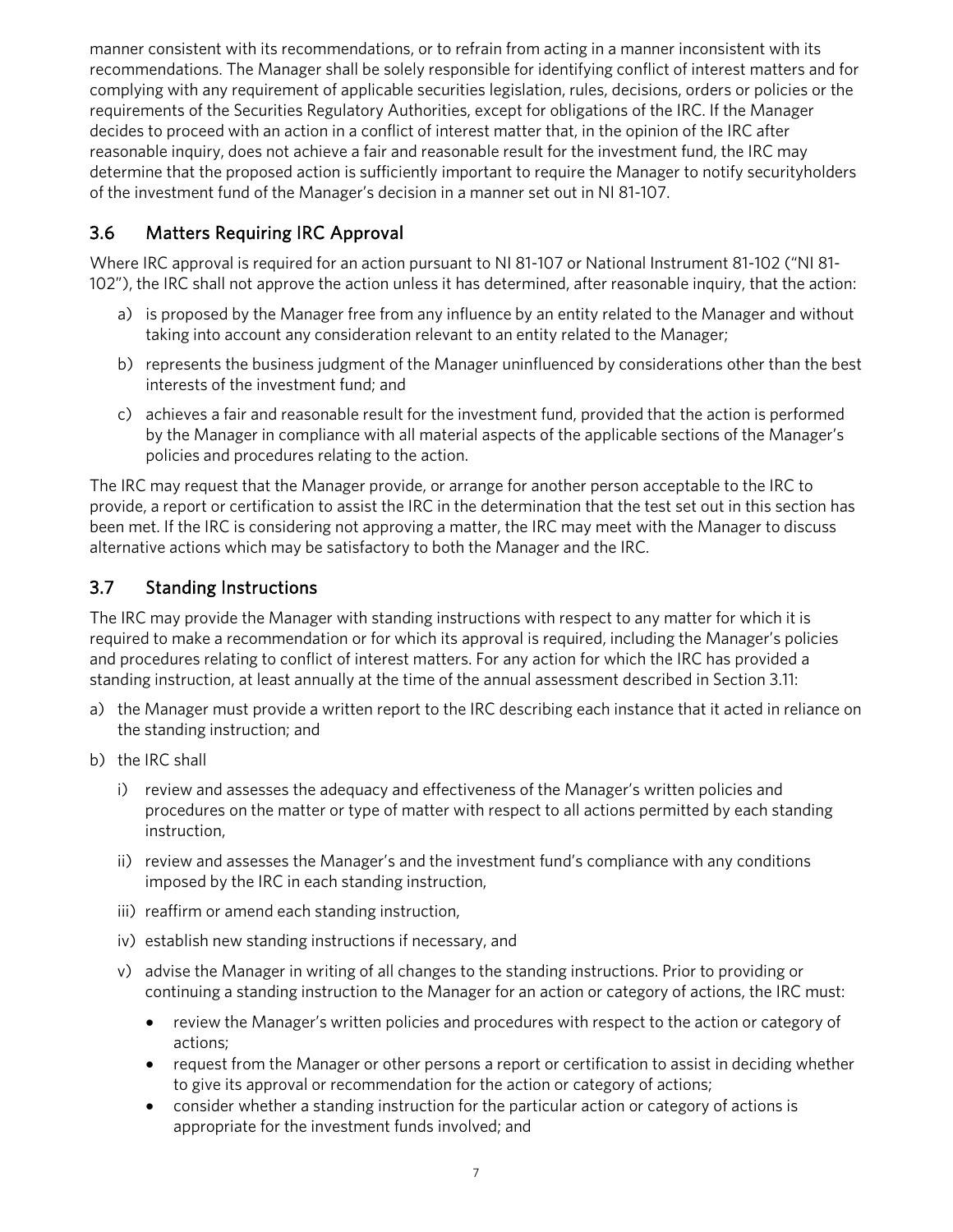<span id="page-7-0"></span>• establish clear terms and conditions surrounding the standing instruction for the action or category of actions.

The IRC may consider including in any standing instruction any terms or conditions in prior exemptive relief orders, waivers or approvals obtained from the Securities Regulatory Authorities.

# 3.8 Standard of Care

Every member of the IRC, in exercising his or her powers and discharging his or her duties related to the investment funds managed by the Manager, and, for greater certainty, not to any other person, as a member of the IRC must act honestly and in good faith, with a view to the best interests of the investment fund, and exercise the degree of care, diligence and skill that a reasonably prudent person would exercise in comparable circumstances. "Best interests of the investment fund" for purposes of this standard of care are generally consistent with the interests of the securityholders in the fund as a whole. In exercising powers and discharging duties, every member of the IRC may rely in good faith on reports or certifications

- a) represented as full and true to the IRC from the Manager or an entity related to the Manager, and
- <span id="page-7-1"></span>b) (b) from a person whose profession lends credibility to a statement made by the person. The IRC shall not second-guess the investment or business decisions of the Manager or an entity related to the Manager. The IRC may require that the Manager certify that any reports it provides to the IRC are full and true.

#### 3.9 Use of Independent Advisors

If the IRC determines that it is useful or necessary for the IRC to carry out its duties, the IRC may engage, or seek advice from, at the expense of the investment funds managed by the Manager, independent legal counsel (or, if the IRC determines the same to be appropriate in the circumstances, internal or external counsel of the Manager or one of its affiliates), accountants (including auditors of the funds managed by the Manager), or any other advisors, in each case provided that such person has the requisite knowledge and experience to provide such advice. The IRC has the authority to set reasonable compensation and proper expenses for any advisors engaged by the IRC. The IRC may retain independent advisors selectively, and only to assist, not replace, IRC decision making. Prior to retaining an independent advisor, the Chair of the IRC will provide advance notice to the Manager. The IRC acknowledges that the Canadian Securities Administrators do not anticipate that the IRC will routinely use external counsel and advisors.

### <span id="page-7-2"></span>3.10 Delegation of Functions

With the agreement of all the IRC members, the IRC may delegate to a subcommittee of at least three members of the IRC any of its functions, except the removal of a member of the IRC. The subcommittee shall report on its activities to the IRC at least annually. Delegation of a function to a subcommittee does not absolve the IRC from its responsibility for the function. If any such subcommittee is constituted, the IRC shall amend this Charter to include a defined mandate and more detailed reporting requirements for the subcommittee.

<span id="page-7-3"></span>IRC Assessments. At least annually, the IRC must review and assess:

- a) the adequacy and effectiveness of
	- i) the Manager's written policies and procedures relating to conflict of interest matters,
	- ii) any standing instruction it has provided to the Manager,
	- iii) compliance by the Manager and the investment fund managed by it with any conditions imposed by the IRC in a recommendation or approval it has provided to the Manager, and
	- iv) any subcommittee to which the IRC has delegated any of its functions;
- b) the independence of its members and the compensation of its members;
- c) its effectiveness as a committee, as well as the effectiveness and contribution of each of its members, including a consideration of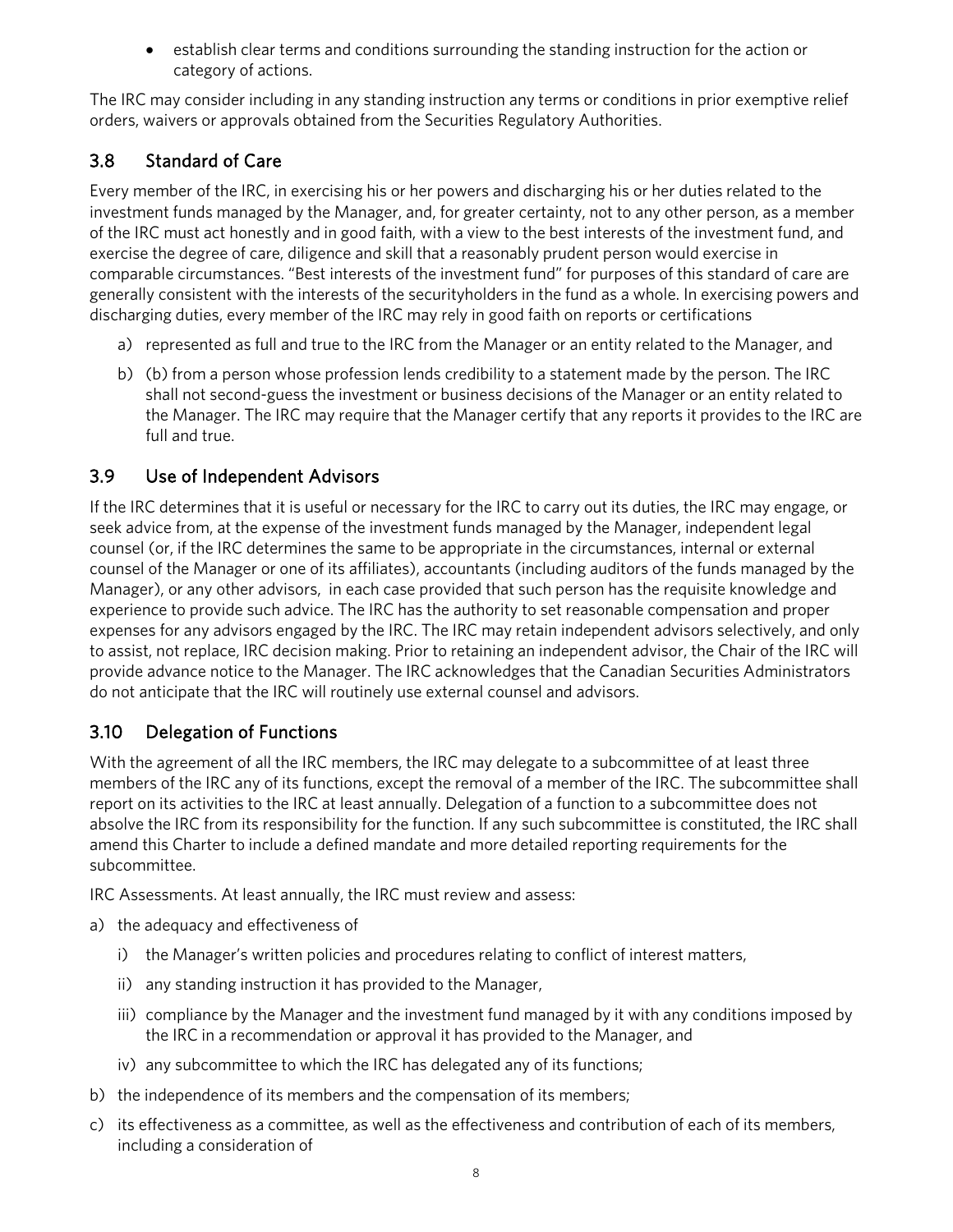- i) this Charter;
- ii) the competencies and knowledge each member is expected to bring to the IRC;
- iii) the level of complexity of the issues reasonably expected to be raised by members in connection with the matters under review by the IRC;
- iv) the attendance record of each member of the IRC and his or her participation in meetings;
- v) continuing education activities and industry knowledge of each member of the IRC; and
- vi) the ability of each member to contribute the necessary time required to serve effectively on the IRC;
- d) its structural effectiveness, including a consideration of:
	- i) the frequency of meetings;
	- ii) the substance of meeting agendas;
	- iii) the policies and procedures that the Manager has established to refer matters to the IRC;
	- iv) the usefulness of the materials provided to members of the IRC;
	- v) the collective experience and background of the members of the IRC:
	- vi) the number of funds the IRC oversees; and
	- vii) the amount and form of compensation the members receive from an individual investment fund and in aggregate from the fund family.

The IRC shall seek input from the Manager as part of this assessment. The written minutes of the IRC meetings at which these assessments take place shall form the basis of the records of such assessments. The IRC may also establish a process for and determine the frequency of additional assessments as it sees fit. The IRC shall consider how to respond appropriately to address any weaknesses found in a self-assessment.

#### <span id="page-8-0"></span>3.12 IRC Reports to Manager

The IRC shall as soon as practicable deliver to the Manager a written report of the results of an assessment conducted pursuant to Section 3.11 of this Charter that includes a description of each instance of a breach of the Manager's policies or procedures or of a condition imposed by the IRC in a recommendation or approval it has provided to the Manager, of which the IRC is aware or has reason to believe has occurred, and recommendations for any changes the IRC considers should be made to the Manager's policies and procedures. The IRC may request that the Manager prepare a draft of the report for the IRC's consideration and approval.

#### <span id="page-8-1"></span>3.13 IRC Reports to Securityholders

The IRC shall prepare, for each financial year of each investment fund managed by the Manager, and deliver to the Manager no later than the date the investment fund files its annual financial statements, a report to securityholders of the investment fund that describes the IRC and its activities for the financial year. The content of such report shall comply with the requirements set out in NI 81-107. Prior to finalizing the report, the IRC shall provide a copy to the Manager and shall consider any comments on the report from the Manager. The report shall be distributed, made available and filed as required by NI 81-107. The IRC may request that the Manager prepare a draft of the report for the IRC's consideration and approval.

#### <span id="page-8-2"></span>3.14 IRC Reports to Securities Regulatory Authorities

The IRC shall, as soon as practicable, notify in writing the investment fund's principal Securities Regulatory Authority where the IRC becomes aware of an instance where the Manager has acted in a conflict of interest matter described under Section 5.2(1) of NI 81-107, but did not comply with a condition or conditions imposed by securities legislation or the IRC in its approval, unless such non-compliance is inconsequential.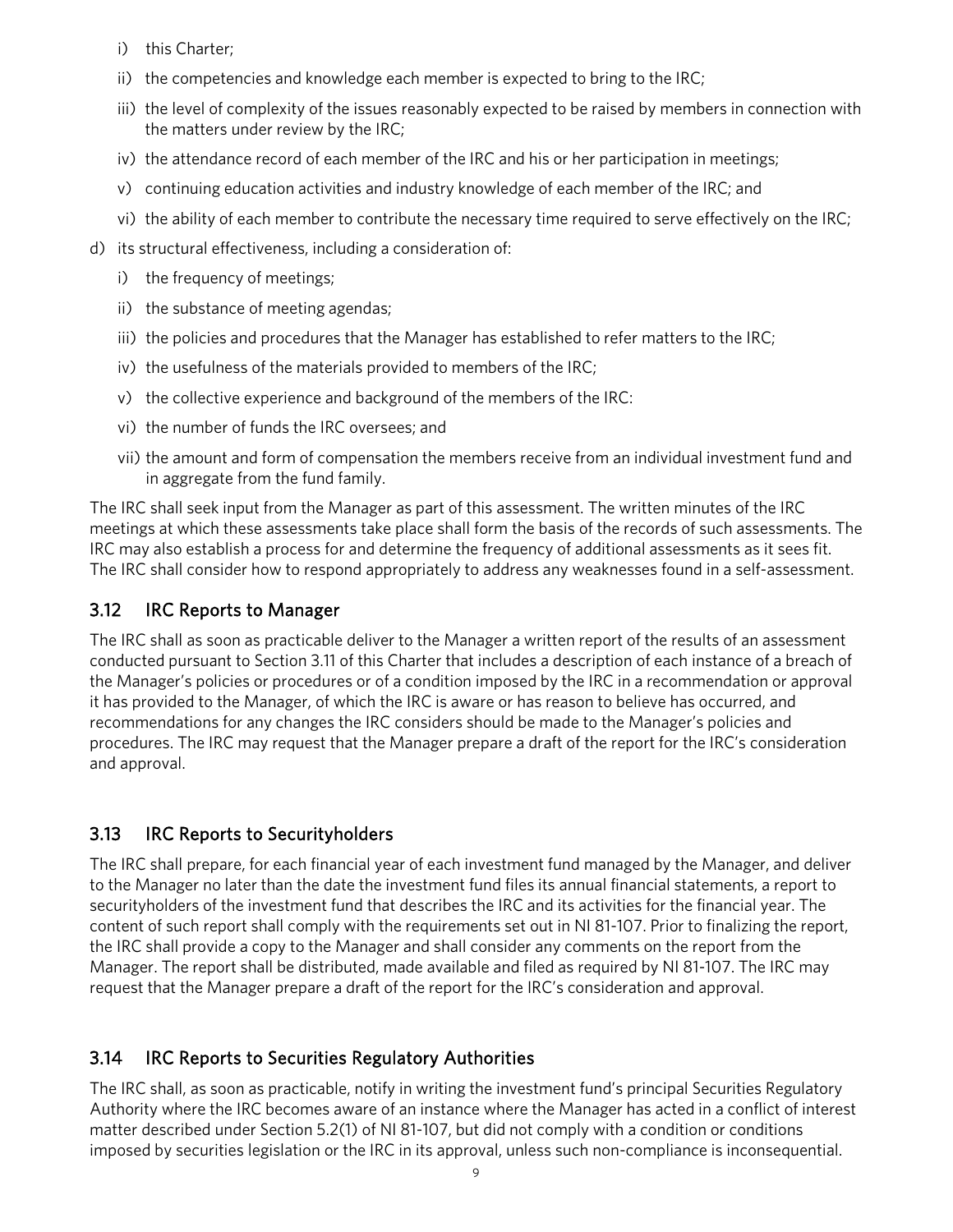The notice shall include a description of the steps the Manager has taken or proposes to take to remedy the non-compliance, if known to the IRC. The IRC may also, but is not required to, communicate directly with Securities Regulatory Authorities with respect to any concerns or issues that it may not otherwise be required to report and any other matter, but only of it has first provided its concerns to the Manager and considered any response received from the Manager. Such reports to the Securities Regulatory Authorities shall only be made concerning matters within the IRC's functions and responsibilities.

#### <span id="page-9-0"></span>3.15 Documents and Information

The IRC may request from the Manager and its representatives information the IRC considers useful or necessary to carry out its duties. The IRC shall not be required to review a question or matter if it determines that it has not received any information or documents that it requires to engage in its review. In the event that the Manager has requested the review of a question or matter pursuant to the terms of a decision or order of Securities Regulatory Authorities, the Manager shall provide the IRC with a copy of the decision or order and the application made seeking such decision or order.

### <span id="page-9-1"></span>3.16 Disclosure of Interest.

A member of the IRC shall disclose at the first available opportunity at the meeting of the IRC or any subcommittee at which the question or matter is to be considered, the nature and extent of any interest which any of the following have in any contract or transaction in respect of which the IRC is requested to review a question or matter:

- i) the member,
- ii) any entity in which the member is an employee, officer or director, or
- iii) an associate (as defined in the Securities Act (Ontario)) of the member, other than contracts or transactions that relate primarily to the member's remuneration as a member of the IRC or the member's indemnity or insurance provided by the Manager. Such disclosure shall be reflected in the written minutes of the meeting. The other members of the IRC shall determine whether such conflict affects the member's independence on the IRC. If the conflict is a temporary conflict for which the member can recuse himself or herself, and which does not affect the member's independence on the IRC, the affected member shall not participate in the portion of the meeting at which the contract or transaction is being considered and shall not vote on any resolution to approve, or provide any recommendations to the Manager relating to, the contract or transaction, as the case may be.

### <span id="page-9-2"></span>3.17 Liability

Unless otherwise required by securities legislation, no member of the IRC shall be liable to the Manager or any other person if the member of the IRC complied with the standard of care set forth in Section 3.8 in reviewing any question or matter submitted to it by the Manager, including reliance on advice in the manner contemplated in Section 3.9.

### <span id="page-9-3"></span>3.18 Indemnity and Insurance

Each member of the IRC shall be entitled to an indemnity by the Manager and/or an affiliate of the Manager to the fullest extent permitted by NI 81-107. Each member of the IRC is also entitled to an indemnity by the investment funds managed by the Manager in the limited circumstances described in subsection 3.14(5) of NI 81-107. Each member may also require the Manager or an affiliate of the Manager to obtain insurance coverage for the member's activities on the IRC in accordance with NI 81-107.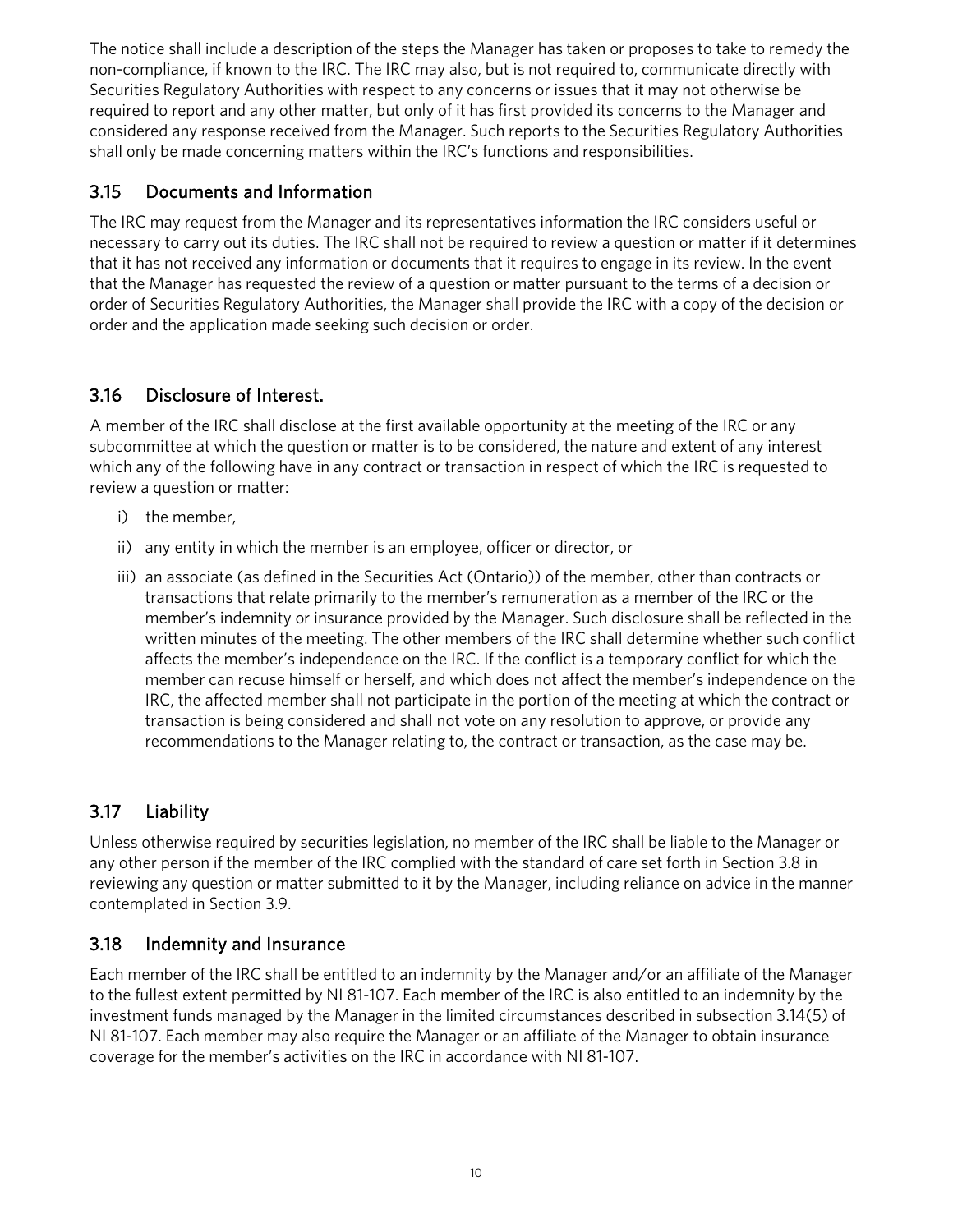# <span id="page-10-0"></span>4. MEETINGS OF THE INDEPENDENT COMMITTEE

### <span id="page-10-1"></span>4.1 Calling and Place of Meetings

Meetings of the IRC shall be called by the Manager or the Chair of the IRC. Meetings of the IRC may be held at such place in Toronto (or elsewhere as agreed by the Manager and the IRC) as shall be provided by the Manager and designated in the notice of meeting. The IRC shall meet at least four times each calendar year.

# <span id="page-10-2"></span>4.2 Notice of Meeting

Notice of the time and place of each meeting of the IRC shall be given by the person calling the meeting to each member by written notice not less than ten (10) days before the day of the meeting. In exceptional circumstances, the Chair of the IRC may set a lesser notice period. Meetings of the IRC may be held at any time without notice if all the members have waived or are deemed to have waived notice. The notice shall identify the main matters to be addressed at the meeting.

# <span id="page-10-3"></span>4.3 Meeting by Telephonic or Electronic Facility

A meeting of the IRC may be held by means of a telephonic, electronic or other communication facility that permits all persons participating in the meeting to communicate adequately with each other, and a member participating in a meeting by such means is deemed to be present at that meeting.

### <span id="page-10-4"></span>4.4 Persons Entitled to be Present

When submitting a matter to the IRC for its recommendation or approval, the Manager and its representatives shall be entitled to be present at meetings of the IRC to outline the nature of terms of reference of the question or matter to be reviewed by the IRC and they may continue to be present at the meeting on the invitation of the IRC. Any other person may be admitted only on the invitation of the Chair of the meeting or with the consent of the IRC. The IRC shall hold at least a portion of one meeting annually at which the Manager, any entity related to the Manager or any of their representatives are not in attendance.

### <span id="page-10-5"></span>4.5 Voting at Meetings

A decision by the IRC on a conflict of interest matter presented to it by the Manager or any other matter that securities legislation requires the IRC to review requires the agreement of a majority of the IRC's members, except for any delegation of functions under Section 3.10. Any other matter arising at any meeting of the IRC shall be decided by a majority of votes of the members present at the meeting provided a quorum is present at the beginning of the meeting.

# <span id="page-10-6"></span>4.6 Minutes of the Meetings and other Records

Minutes of all meetings of the IRC shall be kept. The Manager shall be required to provide an appropriate person, including an employee of the Manager or its affiliates, to take the minutes of the meeting and to otherwise serve as secretary of the meeting. In the event that the members of the IRC wish that discussions and deliberations for the members of the IRC be kept confidential from the Manager and any of its affiliates then the Manager, upon the request of the IRC, shall arrange for such minutes of the IRC to be kept by someone other than an employee of the Manager or any affiliate of the Manager. The IRC shall maintain records of this Charter, minutes of meetings, copies of materials provided to it, copies of materials and written reports prepared by it and copies of its own determinations. The IRC may satisfy this recordkeeping requirement by arranging for the Manager to keep such records.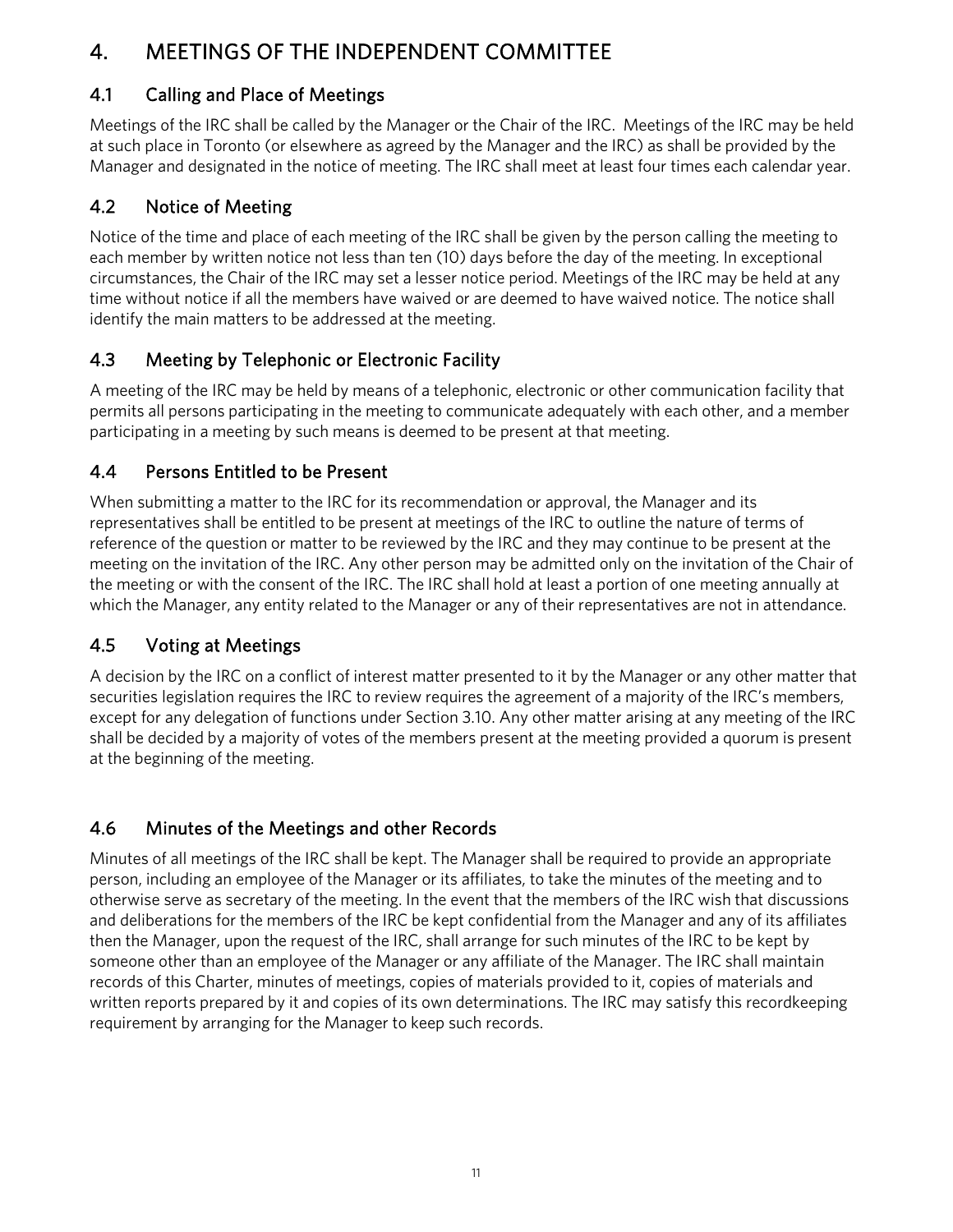# <span id="page-11-0"></span>5. NOTICES AND OTHER MATTERS

# <span id="page-11-1"></span>5.1 General

A notice or document required to be sent to a member of the IRC or to the Manager may be sent by prepaid mail addressed to, or may be delivered personally or by courier to, the member at the member's latest address provided by the member to the Manager, and to the Manager at 18 York Street, Suite 1300, Toronto, Ontario, M5J 2T8, or such other address as the Manager may notify each member of the IRC, Attention: Secretary of the IRC. A notice or document if mailed to a member of the IRC or the manager shall be deemed to have been received at the time it would be delivered in the ordinary course of mail unless there are reasonable ground for believing that the member or the Manager did not receive the notice of the document at that time or at all.

# <span id="page-11-2"></span>5.2 Amendments

The IRC may amend this Charter from time to time, at its discretion. A decision by the IRC to propose to amend this Charter must be approved at a meeting of the IRC at which a quorum is present, by a majority of the members of the IRC. The IRC shall provide the Manager with 30 days notice of any such proposal to amend this Charter and the IRC must consider the Manager's recommendations relating to such proposed amendment. Upon expiry of the 30 day notice period, a majority of the members of the IRC may amend this Charter at a meeting of the IRC at which quorum is present, and such amendment shall be effective no earlier than 30 days after the Manager is notified of the amendment. The IRC shall include a description of any material amendments to this Charter in its annual report to securityholders. The IRC may not amend:

- i) this Charter to broaden its mandate;
- ii) this Charter to give the IRC functions other than those prescribed by securities legislation;
- iii) Section 2.6 of this Charter;
- iv) this Section 5.2; or
- <span id="page-11-3"></span>v) Section 5.6 of this Charter without the Manager's prior written consent. The IRC may not amend this Charter if the amended version may be inconsistent with or in conflict with NI 81-107 or applicable securities legislation. The Manager may waive any notice requirement in this Section 5.2, at its sole discretion.

# 5.3 Electronic Delivery

Provided the addressees have consented in writing or electronically, the notice requirements may be satisfied by creating and providing an electronic document. An electronic document is deemed to have been received when it enters the information system designated by the addressee or, if the document is posted on or made available through a generally accessible electronic source, when the addressee receives notice in writing of the availability and location of that electronic document, or, if such notice is sent electronically, when it enters the information system designated by the addressee.

# <span id="page-11-4"></span>5.4 Computation of Time

In computing the time when a notice or document must be given or sent under any provision requiring a specified number of day's notice of any meeting or other event, the day on which the notice or documents is given or sent shall be excluded and the day on which the meeting or other event occurs shall be included.

# <span id="page-11-5"></span>5.5 Omission and Errors

The accidental omission to give any notice or send any document or the non-receipt of any notice or document or any error in any notice or document not affecting the substance thereof shall not invalidate any action taken at any meeting held pursuant to such notice or otherwise founded on such notice or document.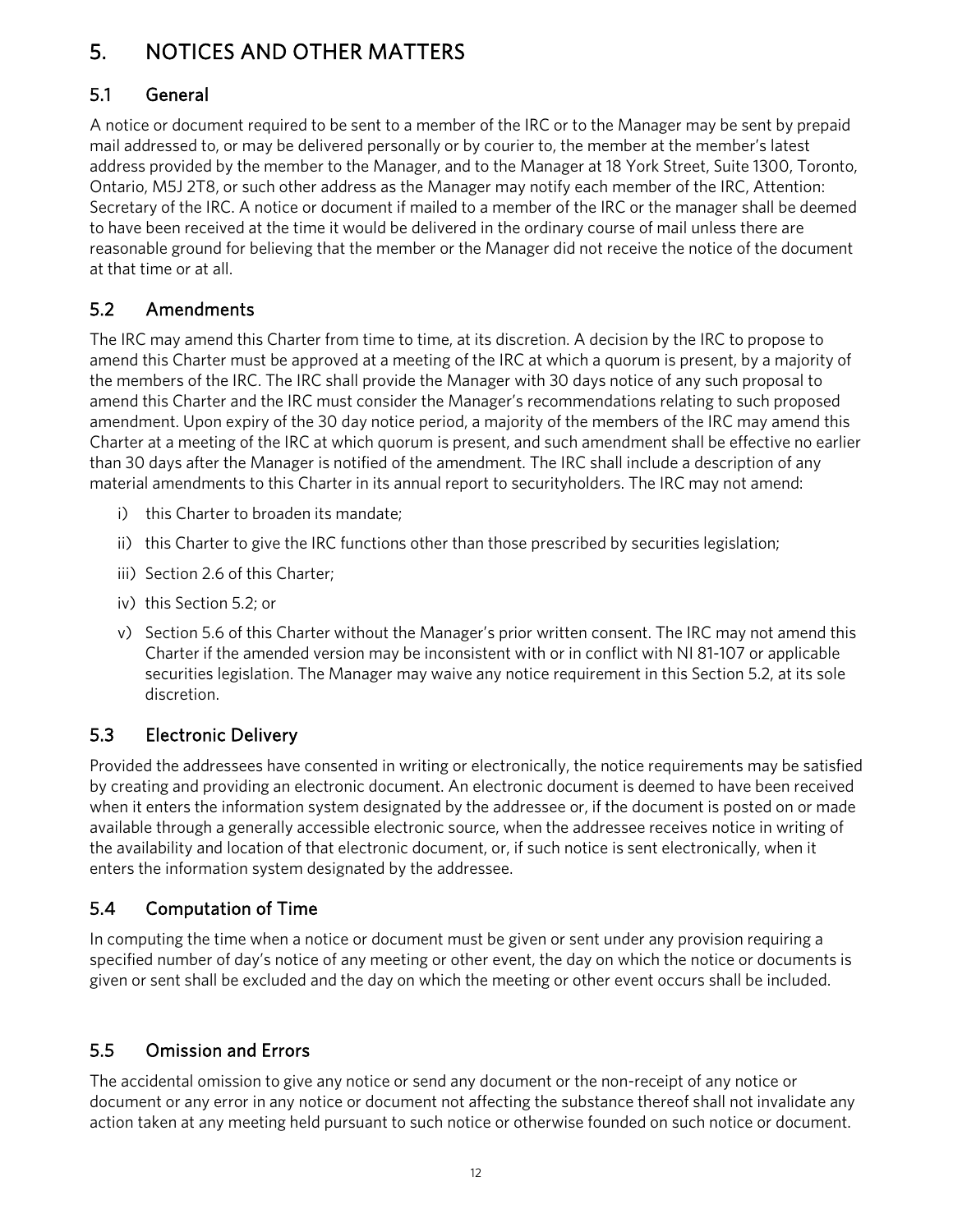# <span id="page-12-0"></span>5.6 Confidentiality

Subject to the exclusions set forth below, each member of the IRC agrees to keep confidential any and all Confidential Information provided to him or her by the Manager or an investment fund managed by the Manager and to use such information only for performing his or her duties hereunder. The member shall only provide such Confidential Information to any of his or her advisors who need to know such information in order to assist the members in their deliberations on conflict of interest matters or relating to compliance with this Charter, NI 81-107 and other securities legislation, and shall advise such advisors of the confidentiality obligation in respect of the Confidential Information. The member shall take all reasonable steps to prevent the unauthorized use of the Confidential Information. The member shall not make available in any manner to any other person or the public all or any portion of the Confidential Information.

The members of the IRC shall not be subject to any confidentiality obligation in respect of any Confidential Information that is or was

- i) information in the public domain;
- ii) disclosed to the member by a third person not subject to a confidentiality obligation to the Manager or a fund managed by the Manager;
- iii) approved by the Manager for disclosure to another person or the public; or
- iv) required by law, including pursuant to NI 81-107, to be disclosed by the member, provided prior written notice of such proposed disclosure is given to the Manager.

Each member agrees that the Manager shall have the right to equitable or injunctive relief to prevent any unauthorized disclosure of any Confidential information, in addition to any other remedies available to it at law.

"Confidential Information" means any non-public, proprietary and confidential information related to the Manager or any of the investment funds managed by the Manager or any affiliate of the Manager and whether such information is provided orally, in writing or electronically, and whether the Confidential Information constitutes all or part of any document.

### <span id="page-12-1"></span>5.7 Terms

Terms used in this Charter that are defined in NI 81-107 or NI 81-102 shall have the same meaning in this Charter as they have in those instruments.